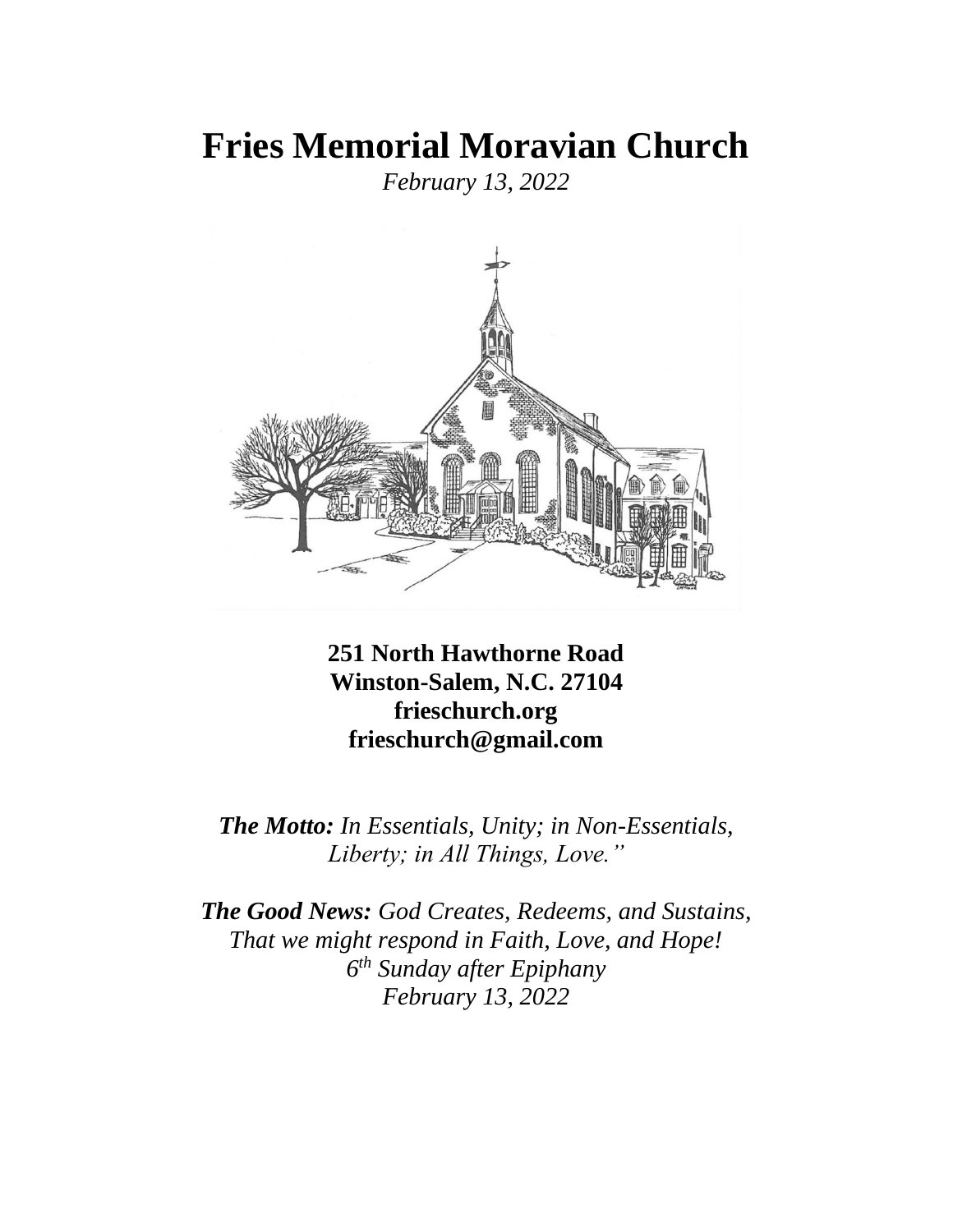*Watchword for the Week Blessed are those who trust in the Lord, whose trust is the Lord. Jeremiah 17:7* 

**Prelude**

**Call to Worship**

| <b>Hymn</b> | "I, the Lord of Sea and Sky" | page 641 |
|-------------|------------------------------|----------|
|             | All Verses                   |          |

# **A Responsive Reading Based on Jeremiah 17:5-10 and Psalm 1**

*Leader:* Thus says the LORD: Cursed are those who trust in mere mortals and make human beings their strength, whose hearts turn away from the LORD.

**People:** They shall live in the parched places of the wilderness. They shall be like a shrub in the desert that does not see when relief comes.

*Leader:* Blessed are those who trust in the LORD, whose trust is the LORD.

**People:** They shall be like a tree planted by steams of water; they shall draw their strength from a deep source.

*Leader:* They shall not fear when heat comes, in times of drought they are not anxious and do not cease to bear fruit.

**People:** The heart is devious above all else--who can understand it?

*Leader:* The LORD tests our minds and searches our hearts, to give to all according to our ways, according to the fruit of our doings.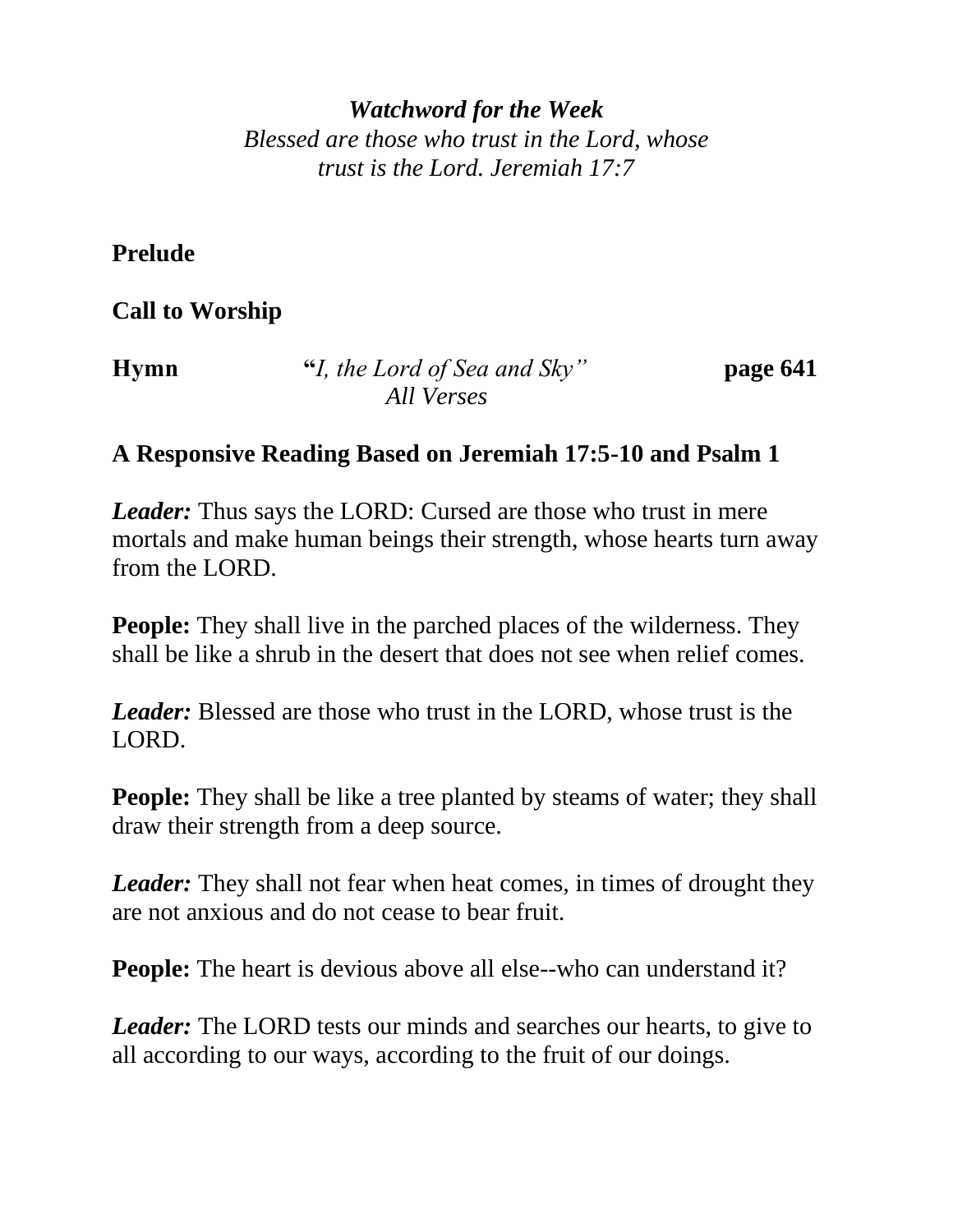Happy are those who do not follow the advice of the wicked, or take the path of sinners, or sit in the seat of scoffers, but their delight is in the law of the LORD, and on his Law, they meditate day and night.

**People:** Those who do right are like trees planted by streams of water, which yield their fruit in its season, and their leaves do not wither. In all that they do, they prosper.

## **Choir & People:** *"In the name of Jesus, Amen!"*

**Congregational Notes & Concerns:** Estelle Broadstreet, Monroe Bowles, Peggy Carter, Randy Thrift, Sonny Pruette, Jim Reed, Julia Spainhour. The Pandemic, the Possibility of War in Europe, and the possibility of U.S. involvement.

### **Presentation of Tithes & Offering**

*Offertory Prayers of Praise & Petition Offertory Music Offertory Response*

## **Hearing God's Word**

## *Jeremiah 17:5-10 Luke 6:17-26*

|                    | The Word of God for the People of God.<br><i>Thanks be to God!</i> |          |
|--------------------|--------------------------------------------------------------------|----------|
| <b>Hymn</b>        | "Lord, Who Left the Highest Heaven"<br>Verses 1, $3 & 4$           | page 692 |
| <b>Message</b>     | "A Sermon on the Level"                                            |          |
| <b>Hymn</b>        | "Christian Hearts, in Love United"<br>All Verses                   | page 673 |
| <b>Benediction</b> |                                                                    |          |
| <b>Postlude</b>    |                                                                    |          |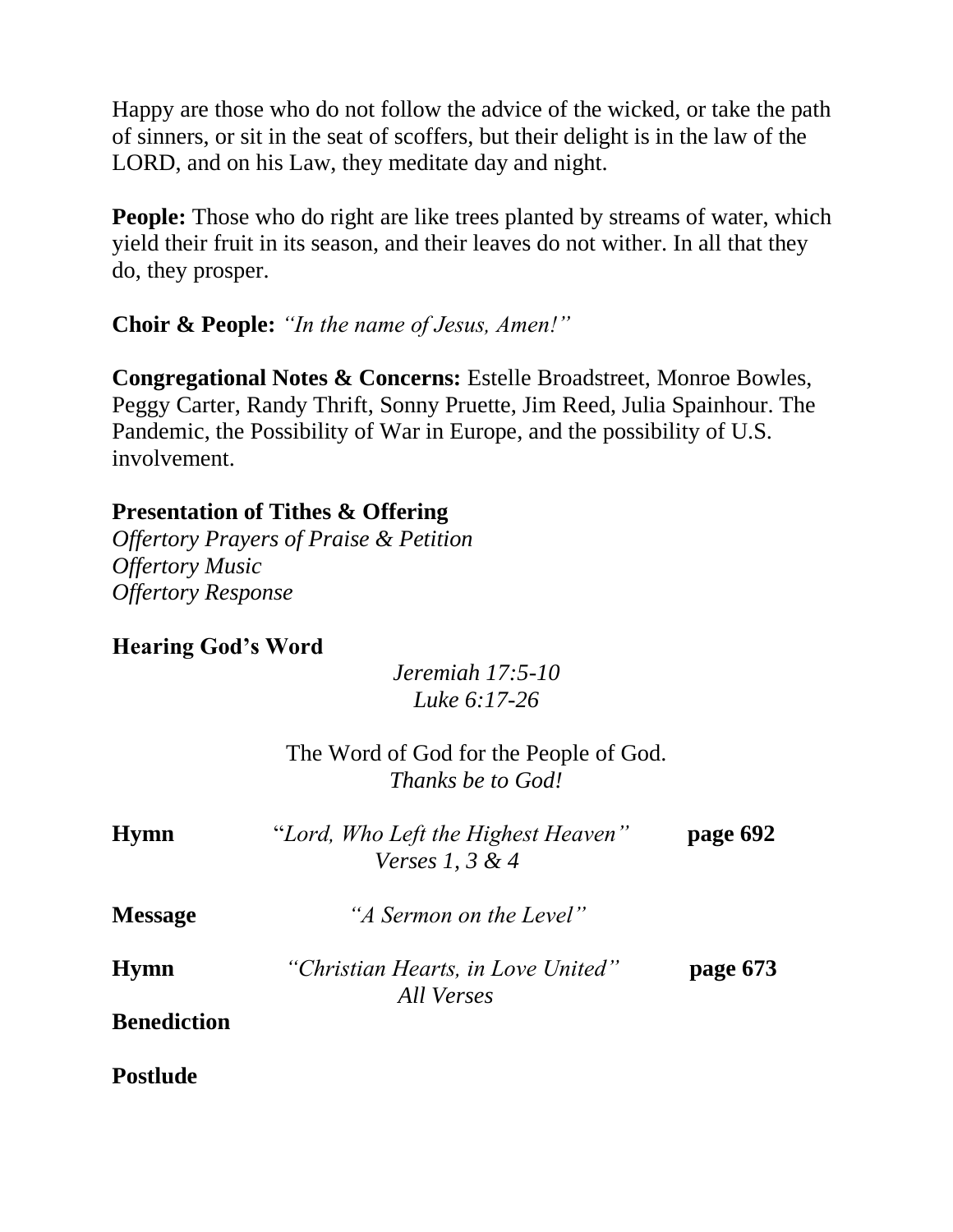#### **Covid Precautions**

We have modified our Sunday worship to minimize the risk of meeting together. Please always wear your masks, making sure that it covers both the mouth and the nose, and remember to social distance! The streaming service is available live and on-demand from the first page of the website, [www.frieschurch.org.](http://www.frieschurch.org/)

#### **Lenten Study in 2022**

Ash Wednesday falls on March 2. During Lent the pastor is going to lead a Zoom Bible Study on Galatians, "The Epistle of Faith." We will meet from 7:00 to 7:45 p.m. on March 9, 16, 23, and 30. Would you like to participate? Email: [frieschurch6@gmail.com.](mailto:frieschurch6@gmail.com)

#### **Watchwords Still Available**

You may still draw a personal watchword. The basket containing the texts is in the foyer.

## **Submission of Pastoral Concerns**

If you know of a pastoral concern within our congregation, please email [frieschurch6@gmail.com](mailto:frieschurch6@gmail.com) at your earliest convenience.

#### **Staff:**

Worth Green, Interim Pastor; Dana Myers, Student Pastoral Intern; Michael Westmoreland, Music Director & Organist; Heather Doty, Administrative Assistant.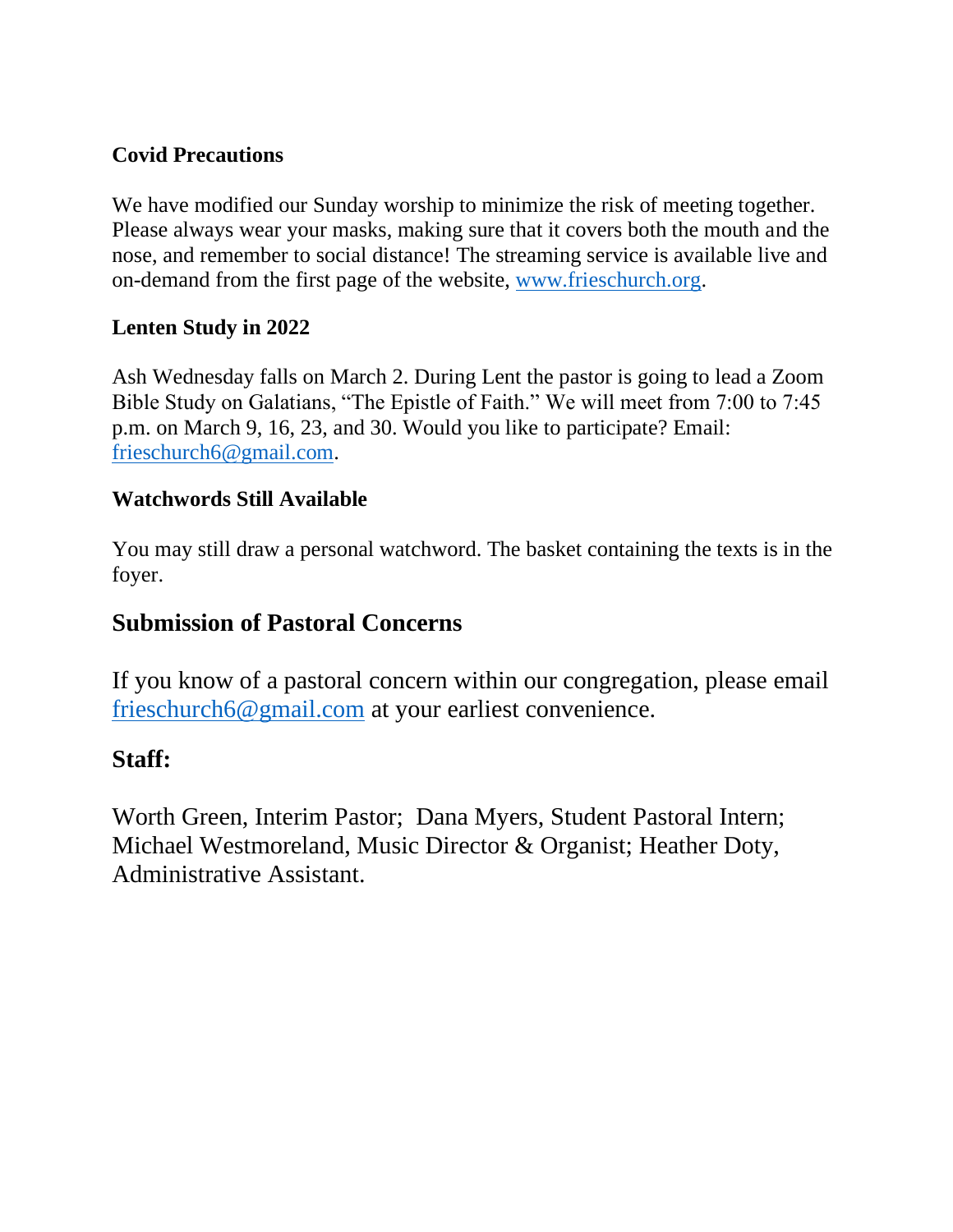# **Jeremiah 17:5-10**

5 Thus says the LORD: Cursed are those who trust in mere mortals and make mere flesh their strength, whose hearts turn away from the LORD. 6 They shall be like a shrub in the desert, and shall not see when relief comes. They shall live in the parched places of the wilderness, in an uninhabited salt land. 7 Blessed are those who trust in the LORD, whose trust is the LORD. 8 They shall be like a tree planted by water, sending out its roots by the stream. It shall not fear when heat comes, and its leaves shall stay green; in the year of drought it is not anxious, and it does not cease to bear fruit. 9 The heart is devious above all else; it is perverse-- who can understand it? 10 I the LORD test the mind and search the heart, to give to all according to their ways, according to the fruit of their doings.

# **Luke 6:17-26**

17 (Jesus) came down with them and stood on a level place, with a great crowd of his disciples and a great multitude of people from all Judea, Jerusalem, and the coast of Tyre and Sidon. 18 They had come to hear him and to be healed of their diseases; and those who were troubled with unclean spirits were cured. 19 And all in the crowd were trying to touch him, for power came out from him and healed all of them. 20 Then he looked up at his disciples and said: "Blessed are you who are poor, for yours is the kingdom of God. 21 "Blessed are you who are hungry now, for you will be filled. "Blessed are you who weep now, for you will laugh. 22 "Blessed are you when people hate you, and when they exclude you, revile you, and defame you on account of the Son of Man. 23 Rejoice in that day and leap for joy, for surely your reward is great in heaven; for that is what their ancestors did to the prophets. 24 "But woe to you who are rich, for you have received your consolation. 25 "Woe to you who are full now, for you will be hungry. "Woe to you who are laughing now, for you will mourn and weep. 26 "Woe to you when all speak well of you, for that is what their ancestors did to the false prophets."